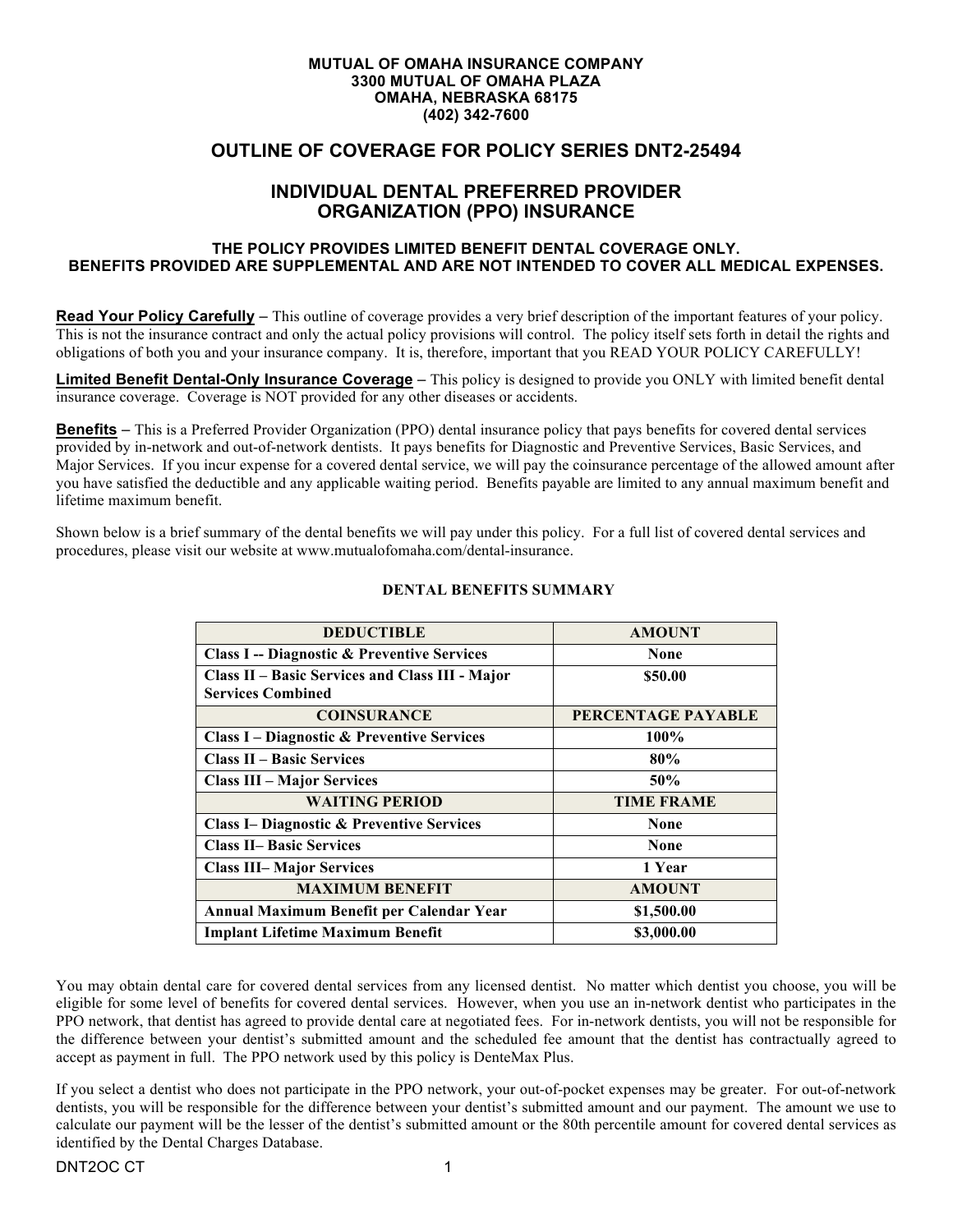**Waiting Period** – Class III covered dental services are subject to the waiting period shown in the above Dental Benefits Summary chart. You must satisfy the waiting period before benefits are paid for these services. The waiting period begins on the policy effective date and is applied once during the lifetime of your policy.

**Exclusions** -- Your policy pays benefits only for covered dental services. We will not pay benefits for:

- (a) first installation of a denture or fixed bridge, and any inlay and crown that serves as an abutment to replace congenitally missing teeth or to replace teeth all of which were lost while the person was not covered;
- (b) services or treatment not prescribed by or under the direct supervision of a dentist;
- (c) services or treatment which is experimental or investigational;
- (d) services or treatment which is for any illness or bodily injury which occurs in the course of employment if a benefit or compensation is available, in whole or in part, under the provision of any law or regulation or any government unit. This exclusion applies whether or not you claim the benefits or compensation;
- (e) services or treatment received from a dental or medical department maintained by or on behalf of an employer, mutual benefit association, labor union, trust, Veterans Administration hospital or similar person or group;
- (f) services or treatment performed prior to the policy effective date;
- (g) services or treatment incurred after the termination date of your coverage unless otherwise indicated;
- (h) services or treatment which is not dentally necessary or which does not meet generally accepted standards of dental practice;
- (i) services or treatment resulting from your failure to comply with professionally prescribed treatment;
- (j) telephone consultations;
- (k) any charges for failure to keep a scheduled appointment;
- (l) any services that are considered strictly cosmetic in nature including, but not limited to, charges for personalization or characterization of prosthetic appliances;
- (m) fluoride treatments;
- (n) services or treatment provided as a result of intentionally self-inflicted injury or illness;
- (o) services or treatment provided as a result of injuries suffered while committing or attempting to commit a felony, or *participating* in a *riot* or insurrection;
- (p) office infection control charges;
- (q) charges for copies of your records, charts or x-rays, or any costs associated with forwarding/mailing copies of your records, charts or x-rays;
- (r) state, federal, or territorial taxes on dental services performed;
- (s) those charges submitted by a dentist, which are for the same services performed on the same date by another dentist;
- (t) those dental services provided free of charge by any governmental unit, except where this exclusion is prohibited by law;
- (u) those dental services for which you would have no obligation to pay in the absence of this or any similar insurance;
- (v) those dental services which are for specialized procedures and techniques;
- (w) those dental services performed by a dentist who is compensated by a facility for similar covered services performed for you on the same date;
- (x) duplicate, provisional and temporary devices, appliances, and services;
- (y) plaque control programs, oral hygiene instruction, and dietary instructions;
- (z) services to alter vertical dimension and/or restore or maintain the occlusion. Such procedures include, but are not limited to:
	- 1. equilibration;
	- 2. periodontal splinting;
	- 3. full mouth rehabilitation and;
	- 4. restoration for misalignment of teeth;
- (aa) gold foil restorations;
- (bb) services or treatment for injuries resulting from war or act of war, whether declared or undeclared, or military service for any country or organization;
- (cc) hospital costs or any additional fees that the dentist or hospital charges for treatment at the hospital (inpatient or outpatient);
- (dd) charges by the provider for completing dental forms;
- (ee) adjustment of a denture or bridgework which is made within 6 months after installation by the same dentist who installed it;
- (ff) use of material or home health aids to prevent decay, such as:
	- 1. toothpaste;
	- 2. fluoride gels;
	- 3. dental floss and;
	- 4. teeth whiteners;
- (gg) sealants;
- (hh) precision attachments, personalization, precious metal bases and other specialized techniques;